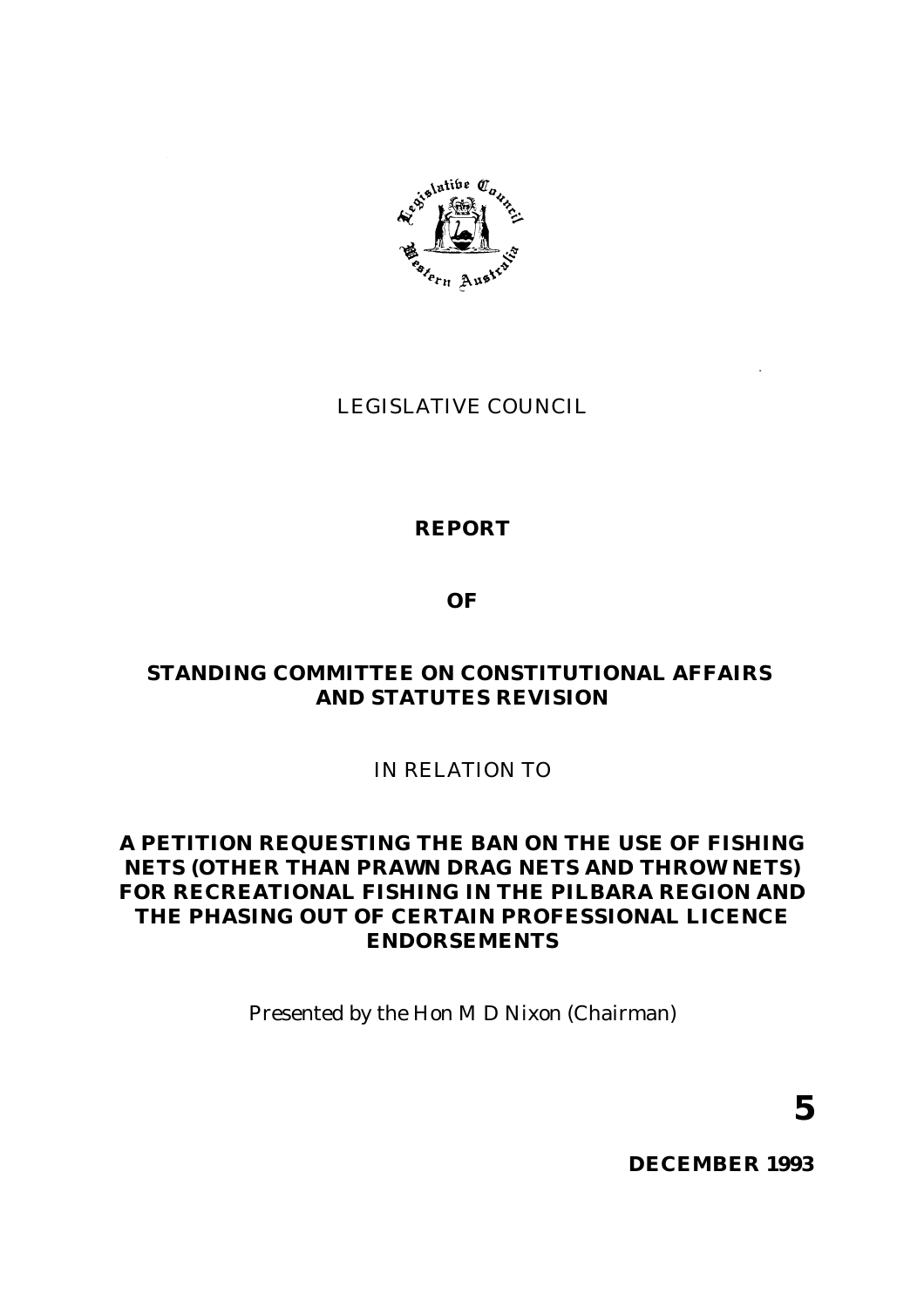#### **MEMBERS**

### Hon M D Nixon MLC (Chairman) Hon A J G MacTiernan MLC Hon B M Scott MLC

#### **STAFF**

Mr J F Edwards, Advisory/Research Officer Mr A C Evans, Committee Clerk

### **TERMS OF REFERENCE**

The functions of the Committee are to consider and report on -

- (a) what written laws of the State and spent or obsolete Acts of Parliament might be repealed from time to time;
- (b) what amendments of a technical or drafting nature might be made to the Statute book;
- (c) the form and availability of written laws and their publication;
- (d) any petition;
- (e) any matter of a constitutional or legal nature referred to it by the House.

A petition stands referred to the Committee after presentation.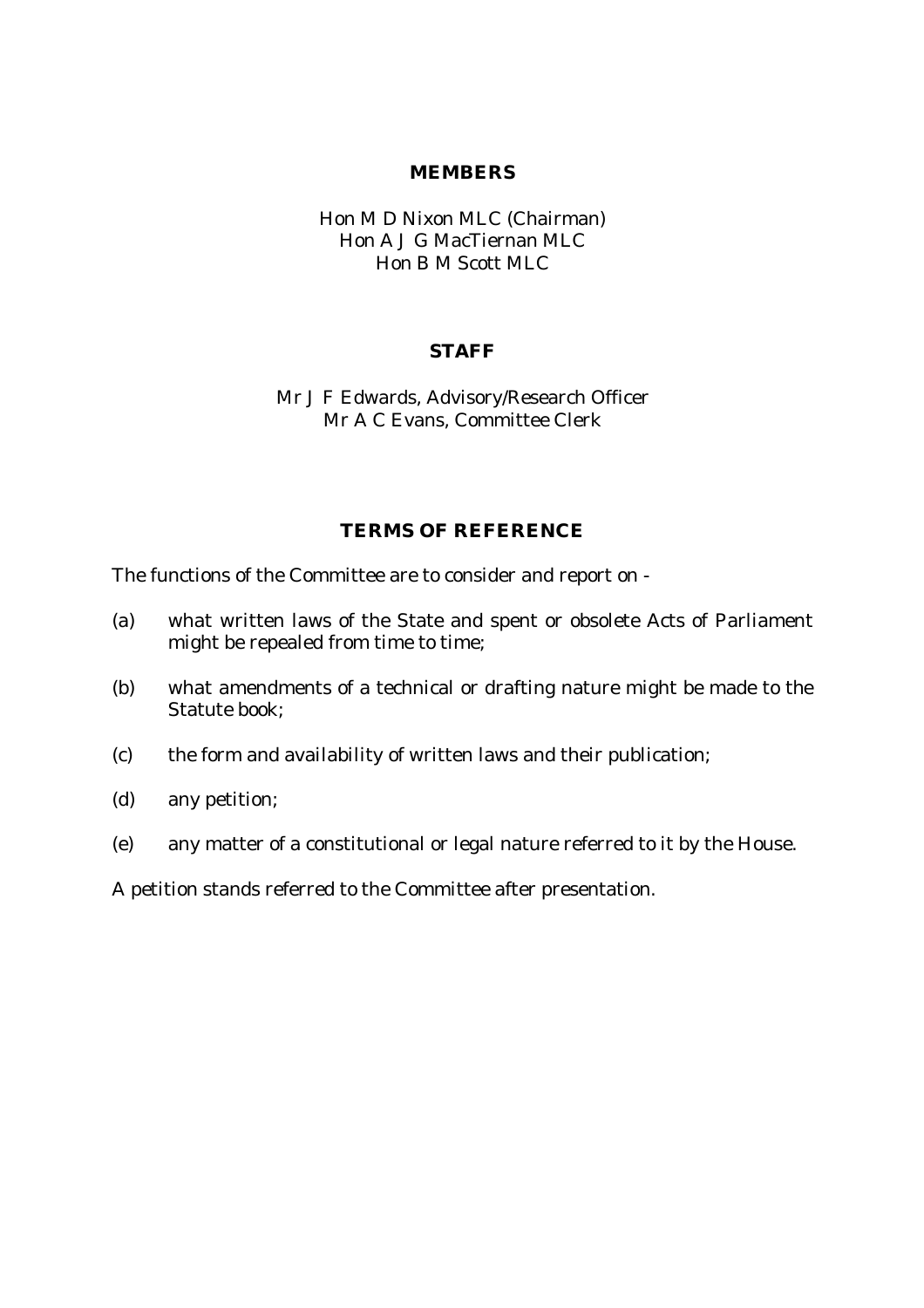### **STANDING COMMITTEE ON CONSTITUTIONAL AFFAIRS AND STATUTES REVISION**

#### **REPORT ON PETITION REQUESTING A BAN ON THE USE OF FISHING NETS (OTHER THAN PRAWN DRAG NETS AND THROW NETS) FOR RECREATIONAL FISHING IN THE PILBARA REGION AND THE PHASING OUT OF CERTAIN PROFESSIONAL LICENCE ENDORSEMENTS**

#### **PART A : INTRODUCTION**

The Standing Committee on Constitutional Affairs and Statutes Revision was first appointed on 21 December 1989. Under its terms of reference the Committee is required, inter alia, to consider and report on any petition.

#### **The Petition**

On 17 August 1993, the Honourable Tom Helm presented a petition (TP #511) from 332 citizens of Western Australia in the following terms:

*"We the undersigned citizens of Western Australia humbly request that recognition be given and consideration be taken into our request to ban the use of fishing nets (other than Prawn Drag Nets and Throw Nets) for recreational fishing between and including Point Samson and Eighty Mile Beach.*

*We also request the phasing out of Professional Licence Endorsements allowing netting between and including De Grey River and Yule River."*

### **PART B : RECOMMENDATIONS**

Having particular regard to :-

- 1. the fact that a fall in the level of fish breeding stocks may suddenly become critical, a cautious approach must be adopted in the management of fish stocks;
- 2. the special problems associated with set gill net fishing in the north of the State with respect to the high mortality of the by-catch and the difficulties faced in the policing of regulations; and
- 3. the clear anecdotal evidence that stocks of threadfin salmon and barramundi are declining:

### **the Committee makes the following recommendations :**

 **(i) A total ban be imposed on recreational set gill net fishing for Western Australian waters, including all rivers and tidal creeks,** north of the 26° south parallel, or if it is more practical, north of **Beadon Creek, Onslow**.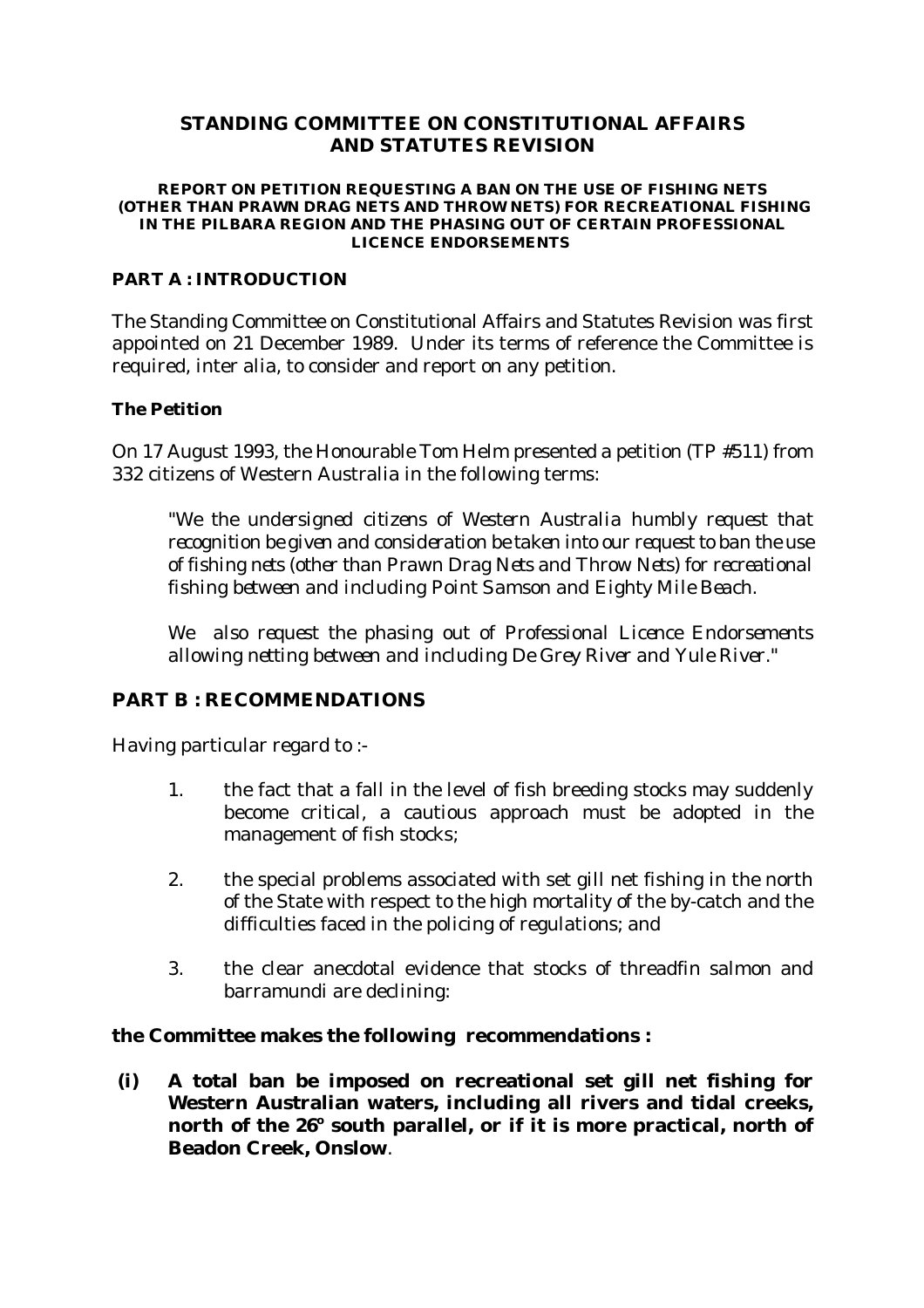- **(ii) Research, particularly creel<sup>1</sup> surveys, be undertaken over at least a three year period to establish the state of fish stocks, including the stock levels of barramundi and threadfin salmon and the effect of the ban on stock levels.**
- **(iii) No further professional licence endorsements be issued for set gill netting in Western Australian waters between and including the De Grey and Yule Rivers.**
- **(iv) As a matter of urgency, that at least one fisheries officer be appointed to Port Hedland and that this officer be responsible, inter alia, for coordinating the creel surveys and other relevant research.**
- **(v) Consideration be given to the training and appointment of regional voluntary fisheries liaison officers to assist the fisheries officer generally but particularly in the conduct of the creel surveys and in the conduct of other non-operational activities such as school and other educational programs.**

### **PART C : REPORT**

# **Background to the Petition**

There appears to be the generally held view that fish stocks in the Pilbara region have been falling for many years. Some say since the 1970's. Stocks of all fish are believed to be falling but particular concern has been expressed with respect to the prized recreational species of threadfin salmon and barramundi.

That stocks may be declining is not surprising. Both the population of the region and the visitors to the region have increased dramatically over the past twenty years. In fact, the evidence seems to suggest that there is a general concern in WA, and for that matter in Australia and throughout the world, at the current level of fish stocks.

It is understood that the petitioners are comprised mainly of local Pilbara anglers and visiting anglers. They maintain that it has become increasingly difficult to make a reasonable catch, let alone a good catch, of all species but particularly the prized species. They allege that the fall in fish stocks in the area is due largely to indiscriminate set gill net fishing. In their view the main offenders are:

1. Licensed professional and other fishermen from the south who come north 'shamming' as amateurs but who engage in a business like

<sup>&</sup>lt;sup>1</sup> The inspection of netting and angling catches to determine the take by recreational fishermen.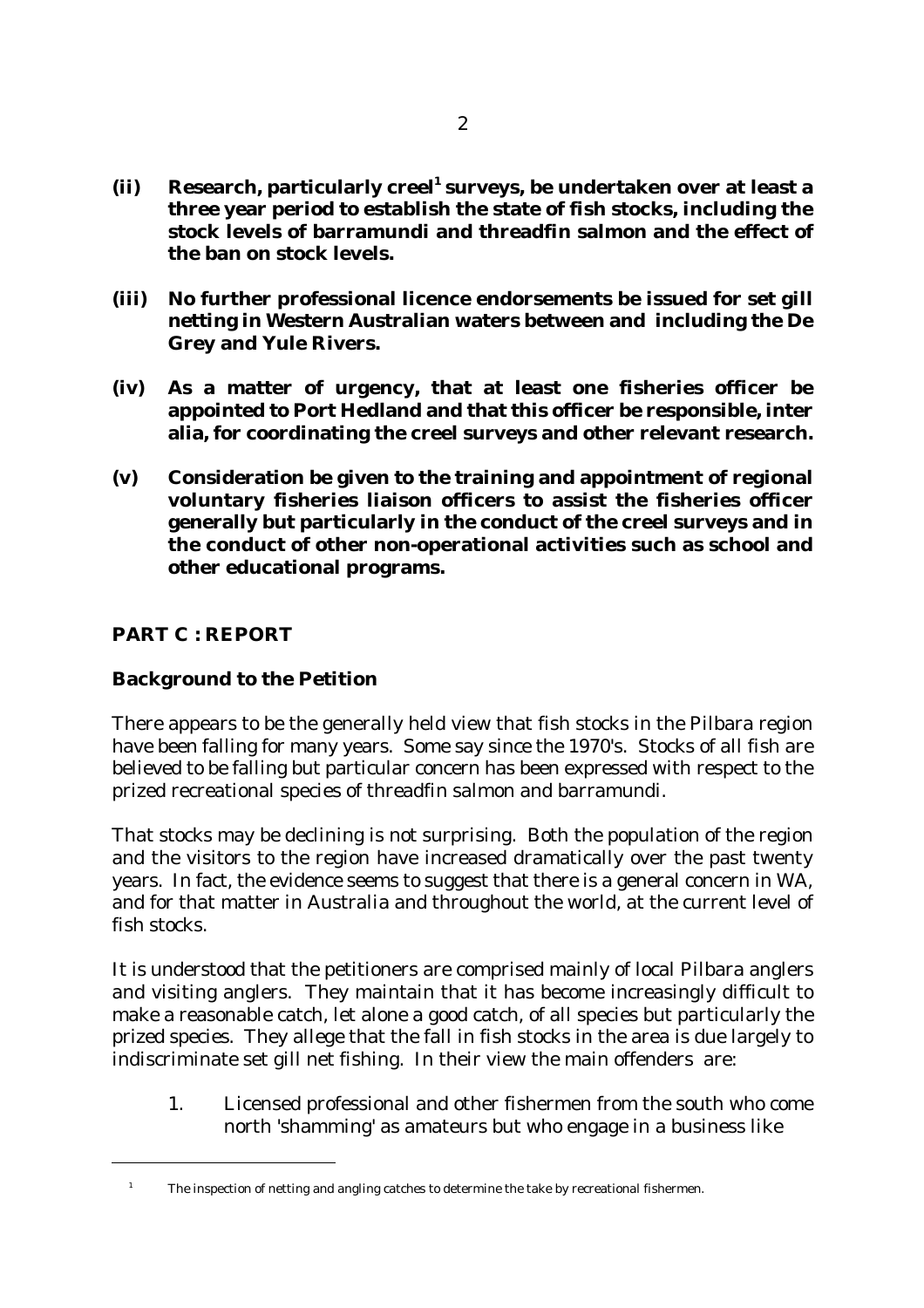fishing expedition with the prime objective of catching fish for sale (known as "shamateurs");

- 2 Visitors from the Eastern States (who are not permitted to gill net in their own State); and
- 3. Those locals who either ignore or have an irresponsible attitude to the existing regulations. Their fishing activities cannot reasonably be characterised as recreational. It is suggested that some ethnic communities do not appreciate the relevant fishing regulations and it would appear that they engage in an extensive bartering scheme using netted fish

Until recently, there were two professional fisherman, one active and one comparatively inactive, who possessed professional licence endorsements permitting them "to take fish by net in all Western Australian waters between the Yule River and the De Grey River inclusive, except for waters of the De grey River upstream of Lewison's Hole". The petitioners expressed concern that the more active licensee was over-fishing the area, particularly for barramundi and particularly during the believed spawning season. However, it is understood that he has now transferred his licence thereby causing the relevant endorsement to lapse. The Fisheries Department of Western Australia ("FDWA") advised the Committee that this endorsement would not be re-issued as a freeze on the issue of such endorsements for the Pilbara has been imposed.

# **Scope of Petition**

The petition seeks to ban the use of nets, other than prawn drag nets or throw nets, in a certain area of the Pilbara fishing region. More specifically, a ban is sought on the use of what are known as set gill nets. Briefly, such nets are fixed between stakes or some other form of anchorage. Fish are caught by their gills becoming entangled in the nets. Nets may legally be up to 60m in length. The size of the mesh is prescribed but there is no restriction on the drop of the net.

The ban is being sought on that area of the Pilbara coastline that is shown on the map attached as Appendix 1.

### **Review of Petition**

The following is a synopsis of the inquiry action taken by the Committee in considering the petition :-

1. Subsequent to the referral of the petition to the Committee, the Chairman was contacted by a Mr Robin Chapple who wished to make a submission in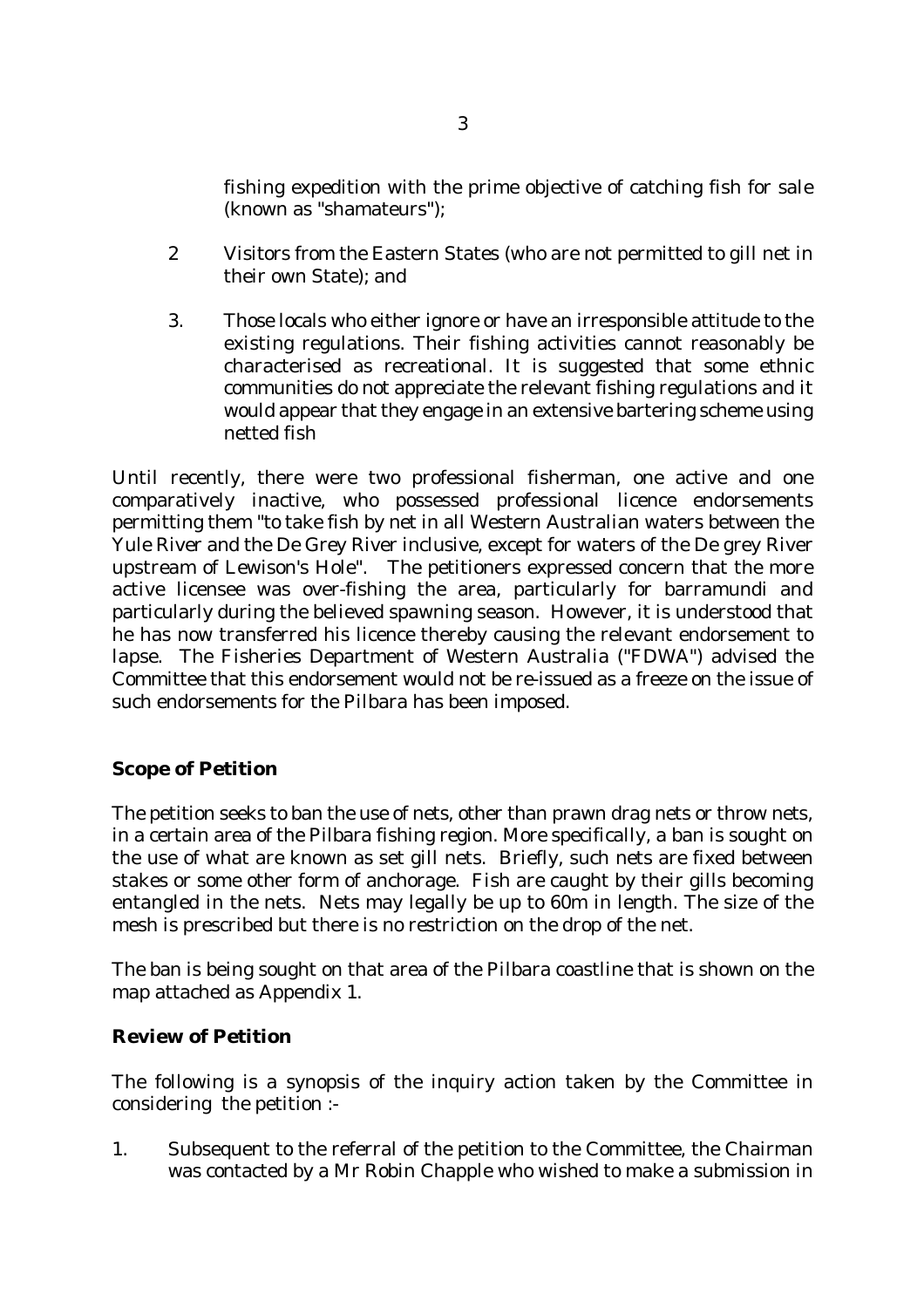support of the petition. At the Chairman's invitation, Mr Chapple submitted a report entitled "*Report To Hon Murray Nixon MLC on Petition - Net Fishing - Port Hedland*". Mr Chapple is an environmental consultant and a former Port Hedland Shire Councillor. The Committee is grateful for his report as it better identified for the Committee the issues raised by the petition. A copy of the conclusions contained in Mr Chapple's report is reproduced in Appendix 3.

- 2. The Committee took oral evidence from the Hon Tom Helm MLC and Mr Chapple.
- 3. Upon consideration of Mr Chapple's report, the oral evidence given by him and the Hon Tom Helm and other matters, the Committee resolved to visit Port Hedland, to hold a public meeting there and to invite public submissions in respect of the petition.
- 4. Prior to visiting Port Hedland, the Committee wrote to the Honourable Monty House MLA, Minister for Fisheries, inviting an officer of the FDWA to accompany the Committee on its forthcoming trip and requesting the Minister's comment on the petition and advice of any current proposals that touched on the petition.
- 5. Advertisements (see Appendix 2) were placed in the West Australian and the North-West Telegraph giving notice of the public meeting and inviting submissions from the public. A media release, in substantially the same terms as the advertisement, was issued to the local commercial and ABC regional radio stations.
- 6. During its brief trip to Port Hedland, in the company of the Hon Tom Helm MLC (who presented the petition), Mr Richard Smirke (the Principal Petitioner), Mr Phil Bruce (Executive Officer, FDWA) and for the trip to Six Mile Creek only, Mr Peter Johnson, (Senior Fisheries Officer, FDWA), the Committee:
	- viewed by air the area of the Pilbara coastline from the De Grey River to Depuch Island which is situated just south of the Yule River;
	- inspected Six Mile Creek which is apparently a typical tidal creek that is subject to illegal set gill net fishing using steel star pickets. (The installation of star pickets, which is not permitted under any circumstances, was evident to the Committee.)
- 7. A public meeting was held at the Port Hedland Civic Centre at 5.00pm on Tuesday, 12 October 1993. The meeting lasted approximately two hours and the recorded attendance was fifty, which by all accounts, was an excellent response.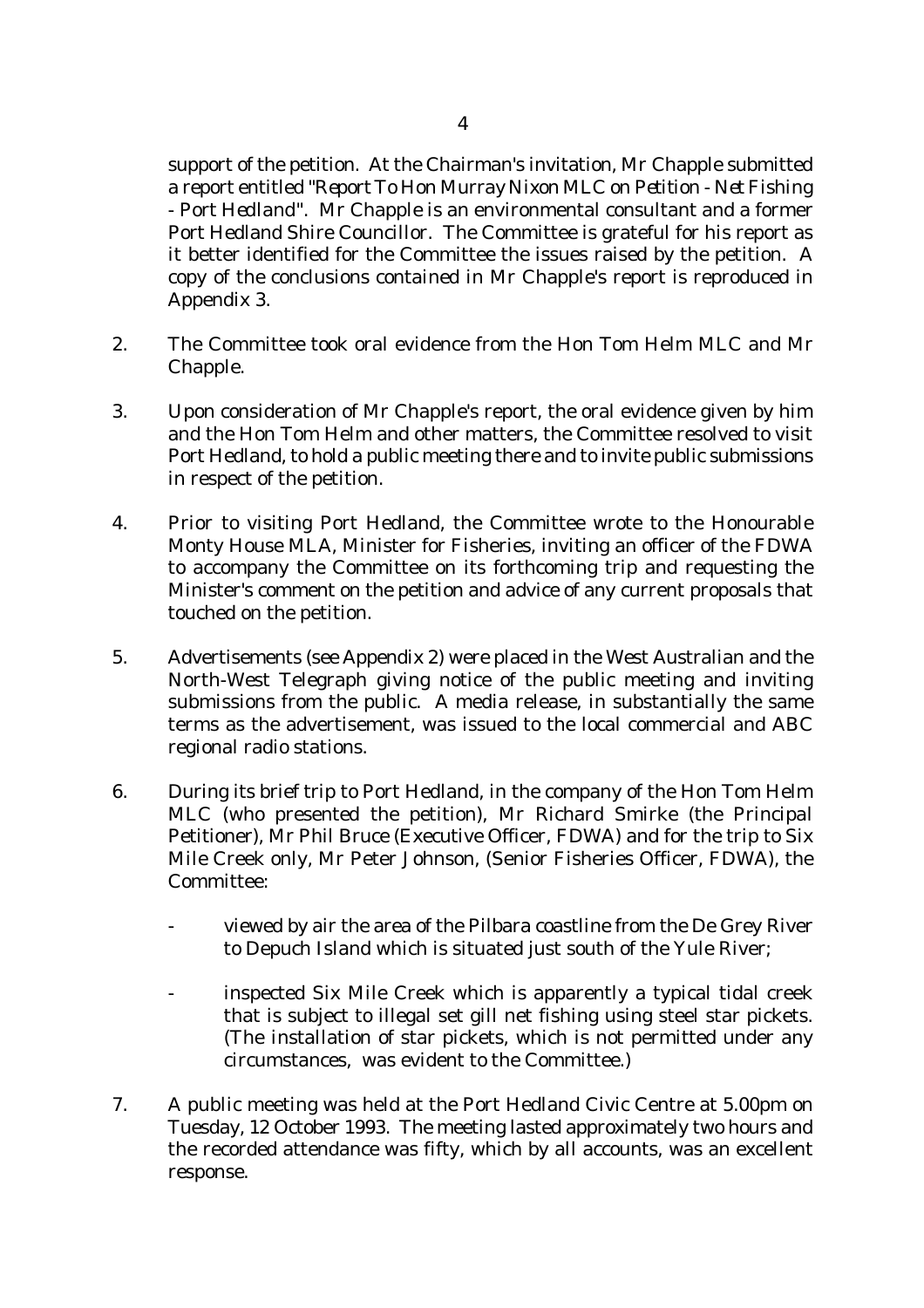- 8. As a result of the Committee's invitation, twelve (12) written submissions were received from the public. Not all submissions were categorical as to their support or opposition to the petition. However, it can be said that nine submissions appeared to generally support the petition and that three were against. All submissions in opposition to the petition, however, called for a tightening of the existing controls of gill net fishing. A brief summary of all submissions is listed in Appendix 3.
- 9. The Committee received a number of documents from the FDWA for its consideration. These documents are listed in Appendix 4.
- 10. The Committee sought information from the authorities responsible for the control of fishing in Queensland and the Northern Territory, as it was felt that the problems associated with recreational set gill net fishing in the north of the State were likely to have also arisen in those jurisdictions. Those documents provided to the Committee are listed in Appendix 5.
- 11. The Chairman and the Hon Barbara Scott had a brief informal meeting with the Northern Territory Minister for Primary Industry and Fisheries, the Honourable Mike Reed, MLA. Mr Reed recently visited Perth in relation to another of his portfolios.
- 12. Oral evidence was taken from the following representatives of FDWA :

Mr P J Millington Director, Fisheries Management Policy

Mr P J Bruce Executive Officer

Ms H G Brayford Fisheries Policy Officer (North)

### **Existing Restrictions**

A summary of the regulations relating to set gill net fishing in WA are contained in the FDWA publication entitled "*Net Fishing and Closed Waters*". This is a fiftyfour page booklet that covers regulations for the entire State. Page 6 outlines the restrictions that apply to the area with which the petition is concerned and may be summarised as follows:-

1. All creeks and rivers between and including the Yule and De Grey Rivers, including waters in a 400m radius of the mouths of these rivers - *Closed all year.*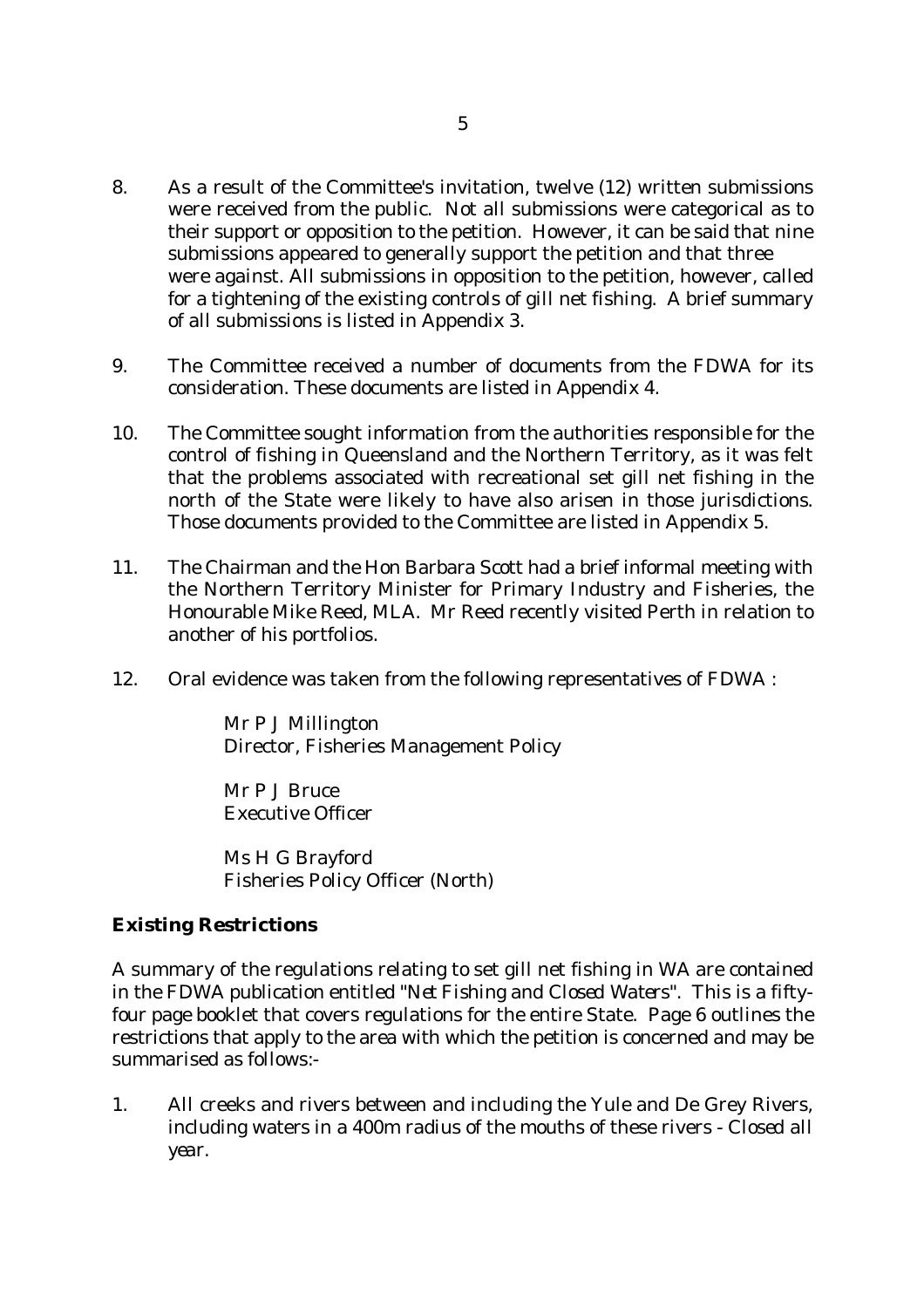- 2. One kilometre either side and seaward of the beach access road to the Eighty Mile Beach Caravan Park - *Closed all year.*
- 3. Inland waters in a 32 km radius of the Point Samson townsite *Closed all year to set nets.*

A study of the existing restrictions on gill net fishing reveals that, within the area specified in the petition, there are not many waters in which the recreational fishing community can legally fish by set gill net. The areas open are Eighty Mile Beach and the area south of the Yule River to 32 kilometres north of Port Samson. Indeed, the waters open to set gill nets north of the  $26^{\circ}$  south parallel are quite restricted. Despite these restrictions, there still appears to be problems which could be caused by:-

- 1. set gill net fishermen not complying with existing regulations;
- 2. the large number of set gill nets now being used; and/or
- 3. a general increase in the recreational fishing community in the region (both local resident and tourist).

### **Review of Recreational Fishing in WA**

Recreational fishing in WA has been the subject of a two year review by FDWA and the Recreational Fishing Advisory Committee ("RFAC"). RFAC is a committee which directly advises the Minister for Fisheries on recreational fishing matters. RFAC has consistently opposed netting except for mullet in selected ocean areas. It has previously recommended a total ban on recreational net fishing.

Earlier this year the Minister for Fisheries, the Honourable Monty House MLA, established the Recreational Netting Review. A Committee, representing all interests, was formed and to date its review has culminated in the publication of Fisheries Management paper No.56 - "*Review of recreational gill, haul and cast netting in Western Australia*" ("Paper No 56"). This paper invites submissions from the public by 30 November 1993. The Minister requested final recommendations by 12 December 1993.

### **Scope of Recreational Netting Review / Scope of Petition Review**

The Recreational Netting Review deals with recreational netting throughout the State. On the other hand, the petition is concerned with only a comparatively small section of the State's coastline. The Committee has not specifically sought to extend its review beyond the area stipulated in the petition. However, in the course of its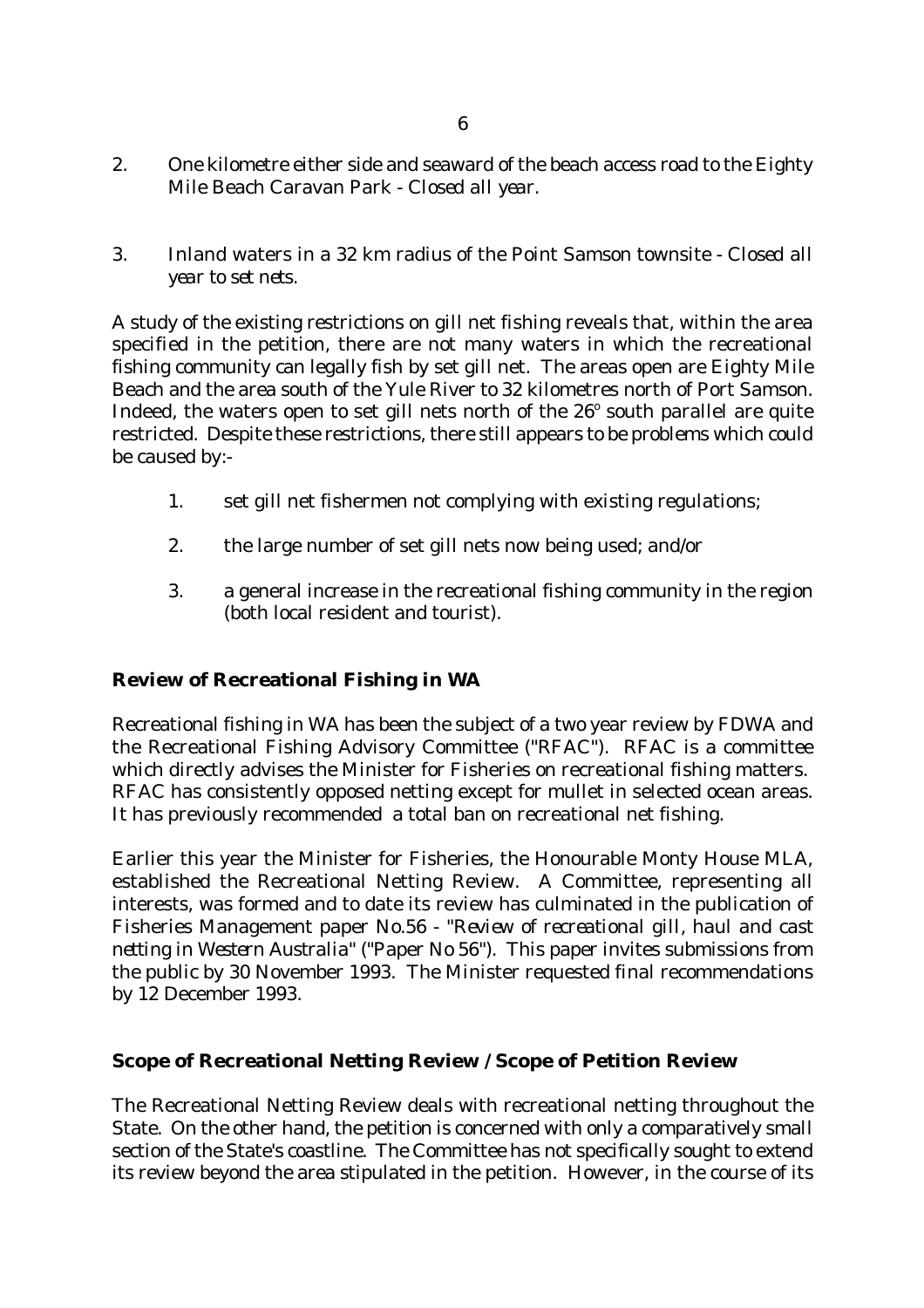inquiry, it has become apparent that the problems associated with recreational fishing in the south of the State differ from those in the north.

The 26° south parallel is generally thought of as the dividing line between north and south, though for fisheries purposes Beadon Creek, Onslow is considered to be a better dividing line. This is because it is believed to be the western edge of threadfin salmon breeding grounds. Also, slightly to the south, is Ningaloo Marine Park which is subject to a special management plan.

The Committee has not sought to extend its inquiry to the south of the State. Rather, it has concentrated on specifically addressing the issues raised in the petition. Nevertheless, in the Committee's view, logic and common sense suggest that its findings have application to the north of the State as a whole. Accordingly, some of the Committee's recommendations extend beyond the area prescribed in the petition.

### **Fish Stock Levels**

Little, if any, formal research has been conducted to establish the level of fish stocks in the north of the State. FDWA obtains some statistics from the returns of professional licence holders. However, those statistics do not throw a great deal of light on the current stocks of species targeted by the recreational fishing community.

In the current economic climate with restrictions on spending, research to establish stock levels of threadfin salmon and barramundi does not have a sufficiently high priority to attract research funds. FDWA has limited resources. The prime target of those resources is the control of the commercial fisheries and research related to those areas.

Accordingly, there is no formal scientific research upon which the assertion can be based that fish stocks in the Pilbara are falling. However, there is considerable anecdotal evidence that such is the case. Indeed, it appears to be the generally accepted view that stocks have fallen. Of the persons (over twenty) that spoke at the public meeting, only one speaker suggested that stocks had not fallen. That suggestion was completely contrary to all other anecdotal evidence that came to the Committee's attention. Some proponents of the petition maintain that stocks have dropped to a critical level.

The Committee's considered opinion is that the region's fish stocks have fallen considerably in recent years and that if the fall is to be arrested, and hopefully reversed, then urgent action needs to be taken.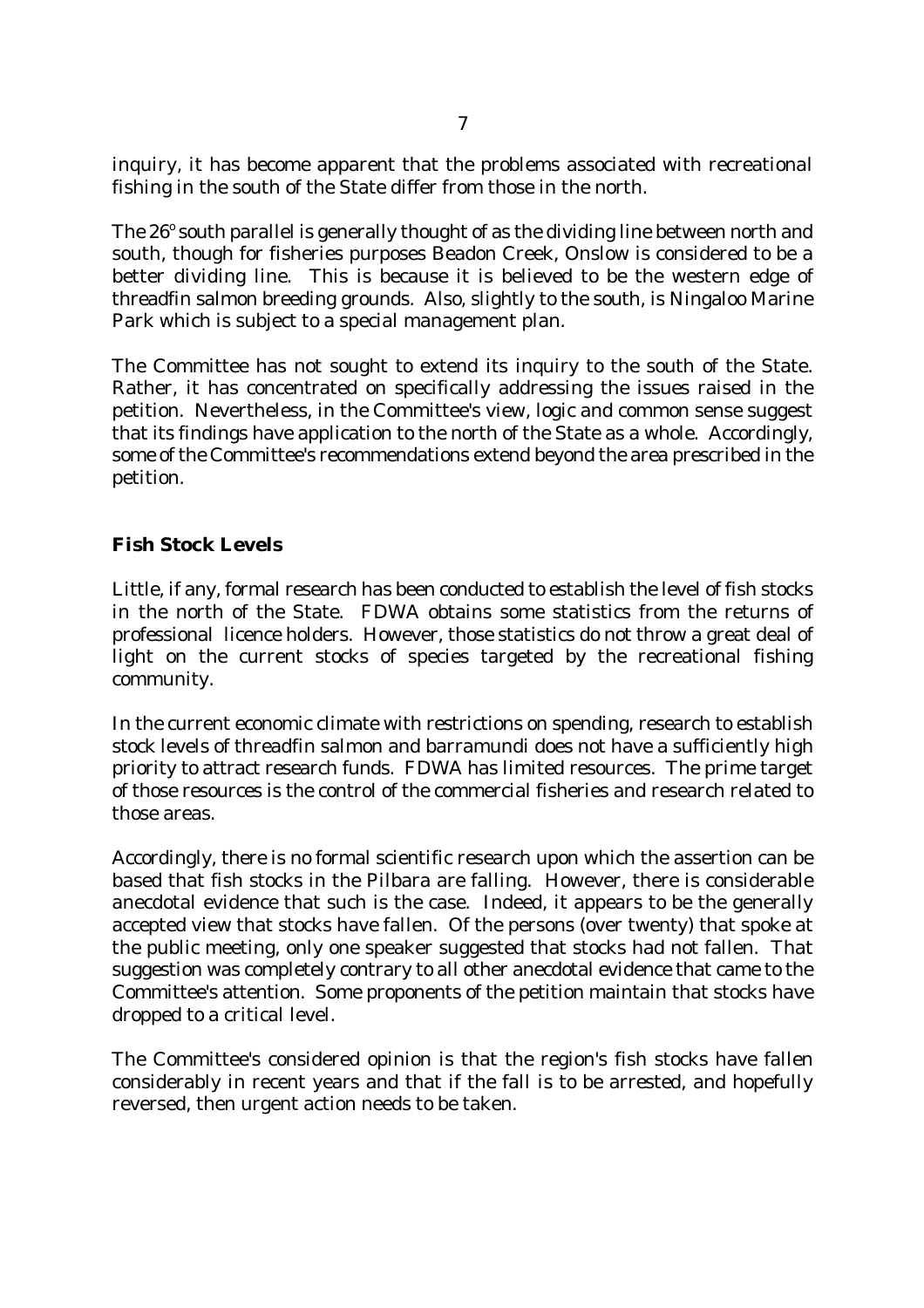#### **Principle for Management of Fragile Fish Stocks**

In his discussions with the Chairman and the Hon Barbara Scott, the Northern Territory Minister for Primary Industry and Fisheries expressed the view that, because fish stocks are fragile, it is better to err on the side of caution when making fisheries management decisions. His view was that, five years after having adopted a fisheries management policy, it is better to be in the position of defending a restriction which proves to be over cautious, than to be implementing further more stringent restrictions to protect near exhausted fish stocks. The Committee finds the logic of this view compelling.

#### **Cause of Fall in Fish Stock Levels**

The cause of the fall in fish stock levels in the Pilbara is no doubt the result of the increase in the resident population and the growth of tourism and the resulting increase in fishing activity. Whether the angler, the netter or the professional is the main culprit is not known. The petition specifically points to the amateur netter and the professionals licensed to fish in the area. The Committee has therefore looked primarily at these activities only. However, it should be noted that no evidence was provided to the Committee that anglers blatantly ignore fishing regulations or cause wastage.

#### **Specific Problems Associated with Netting in the North**

The problems associated with the control of set gill netting in the north are twofold. The first relates to the prevailing environmental conditions which are different from the south of the State. The large tides and warmer waters result in a higher mortality of the by-catch. The second, is the problem of enforcement arising from FDWA having to police extensive and remote areas with limited resources.

### **High Mortality of By-Catch**

Current netting regulations provide that netters must remain within 100m of their nets "at all time to minimise catch wastage". Because of the large tidal movements in the region, more often than not, it is impossible to comply with this requirement. In tidal areas, even if netters attend their nets promptly on the fall of the tide to release the by-catch (which the petitioners say is often not the case) the damage has already been done because of the likelihood that the fish have been caught in the nets for so long that fatal injury has occurred. In describing the "*Environmental and Biological Context of Netting*", in Paper No 56 it is stated at paragraph 2.4 :

*"The mortality of unwanted, undersized or fish in excess of bag limits is very high. This mortality increases even further with a longer time in the nets and*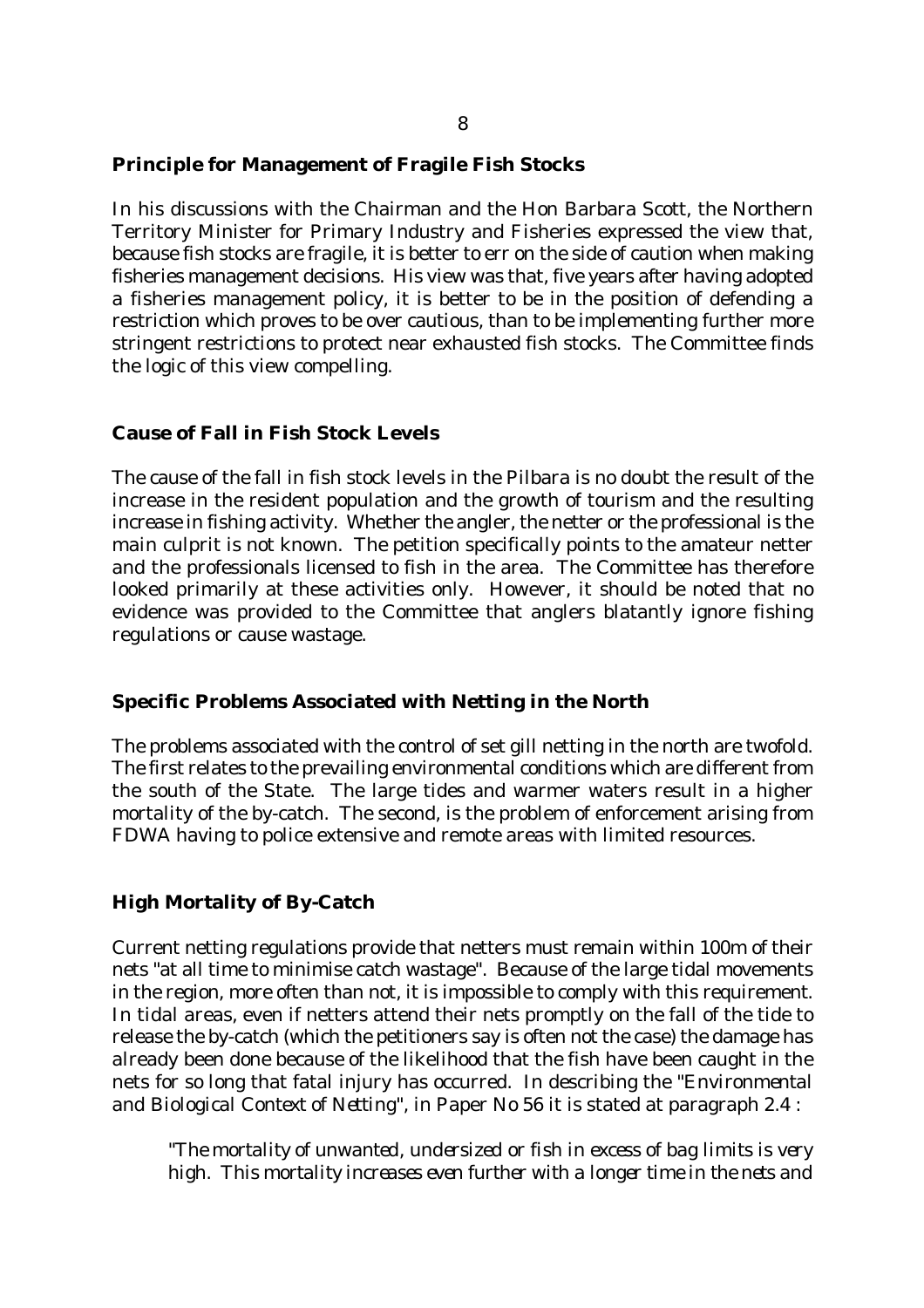*warmer water temperatures. Fish which appear to swim away strongly when released from the net can also die from delayed stress and secondary infection which results from scale and skin damage while being in, or being removed from the net."*

The anecdotal evidence of wastage of the by-catch by netters in the area is strong. Many instances of blatant over-catching and wastage were told to the Committee and it has no reason to doubt the information provided.

# **Policing**

Illustrated on Appendix 1 are :

- 1. The area specified in the petition;
- 2. The Pilbara Fisheries:
- 3. The North-West Fisheries.

(The area descriptions listed in 2 and 3 are those of Mr Chapple and not FDWA. However, they are convenient for the purposes of this report and it is understood that they do not, in substance, differ to region descriptions adopted by FDWA.)

It has been stated earlier in this report that the existing restrictions on net fishing in the area are extensive. Having regard to the evidence given to the Committee it would seem that there are many members of the fishing community who simply ignore the regulations. Set gill netting is not permitted in the tidal creeks. The evidence, however, is that the practice of fishing in tidal creeks by set fixed gill net is common.

Currently, there are two officers (both stationed at Karratha which is adjacent to the important and delicate fishing grounds of the Dampier Archipelago) who are responsible for the Pilbara region. No officer has been stationed at the Port Hedland Office of FDWA for some time and it is not known whether this position will be filled. The North-West region has a total of three officers, the two at Karratha and a further officer stationed at Broome.

With these resources the Committee doubts that it is possible to achieve satisfactory policing of the Pilbara and North-West regions. Again, that was the common view of the locals as expressed to the Committee.

The Committee wishes to make it clear that it makes no judgement as to whether it is possible for FDWA to increase its policing resources in the North-West. FDWA officers have indicated that, having regard to present funding policies, the increasing of policing resources in the North-West does not have a high priority.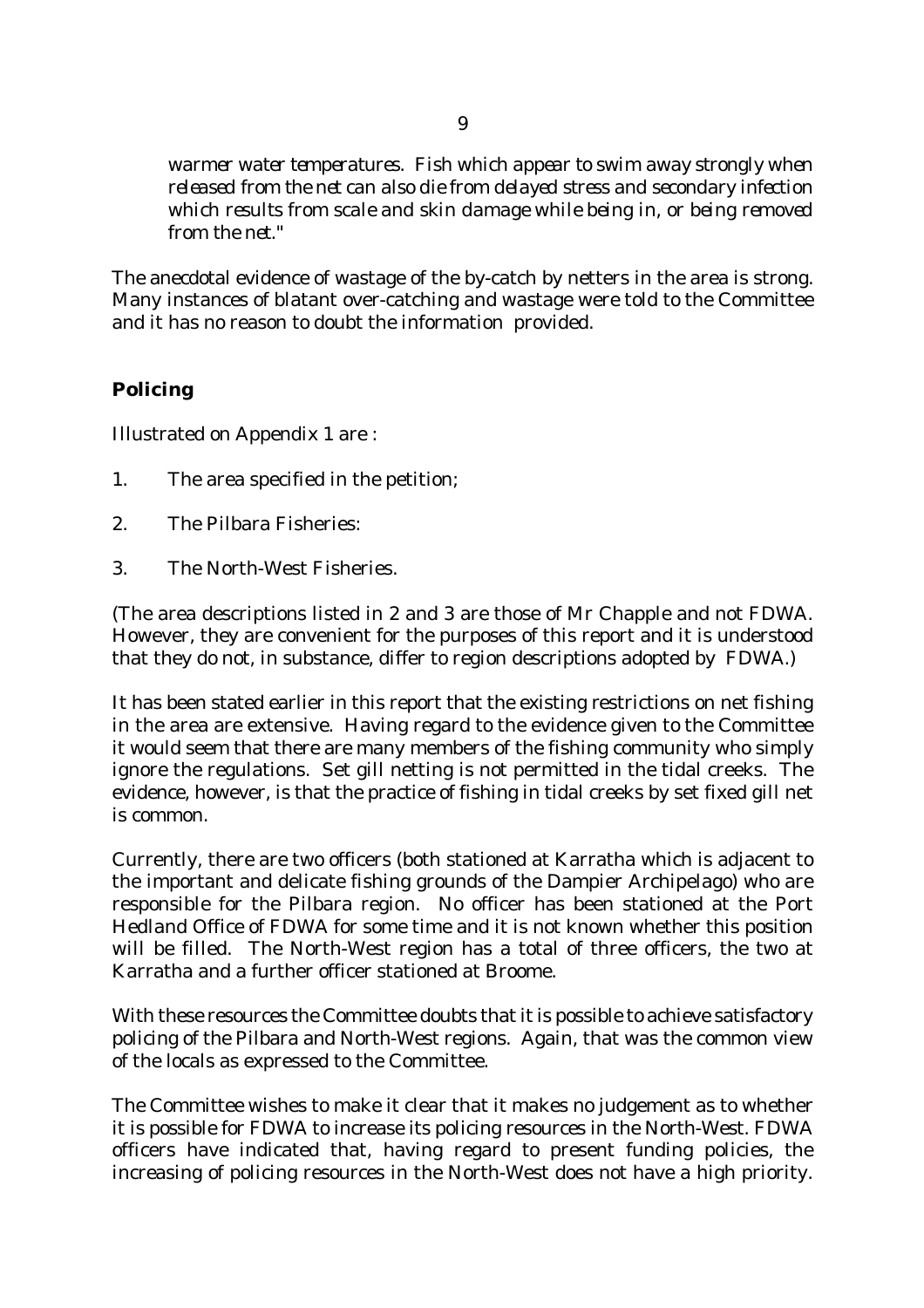However, it is the view of the Committee that urgent consideration should be given to the funding of at least one Fisheries Officer to be stationed at Port Hedland. The Committee appreciates that, having regard to current occupational health, safety and welfare rulings, FDWA prefers two person offices. The local community (including the Port Hedland Shire Council) strongly believes that the mere presence of an officer in the area helps to make the community aware of the fishing regulations and encourages compliance. The Committee endorses this view. From the occupational health, safety and welfare considerations it should be feasible for the Port Hedland officer to call on assistance from the officers stationed at Karratha for difficult field operations.

*If set net fishing in the north cannot be properly policed with current resources and if there is little or no scope to increase those resources, then any change that simply tightens regulations (eg by reducing net lengths), is unlikely to have any great effect. In the view of the Committee, there is no reason to believe that there will be better control or higher compliance with tightened regulations.*

*A total ban on set net fishing in the area would be accompanied by a legislative prohibition on the possession of a relevant net in the prescribed area. This would include major traffic arteries and access points to fishing locations. As a result, it becomes much easier for FDWA officers to successfully apprehend and prosecute offenders. The Committee firmly believes that proper enforcement is dependent on a total ban being placed on set gill net fishing for the area north of the 26 south parallel or Beadon <sup>o</sup> Creek, Onslow (as the case may be).*

# **General Conclusions**

The Committee has not come to the same view as Paper 56. Paper No 56 does not specifically deal with the issues of falling stocks or policing. Rather, it has sought to achieve a compromise between the conflicting views of the angler and the netter. This may have been a result of its terms of reference. With respect, for the Pilbara region, the Committee considers that the conflict between the netter and the angler is never likely to be entirely resolved. In the Committee's view the most important issue is the preservation of fish stocks.

In view of the Committee's findings that :

- 1. there has been a substantial and increasing decline in the stocks of threadfin salmon and barramundi;
- 2. the evidence shows that excessive levels of fish are being caught by set gill netting and that the wastage of the resulting by-catch is high; and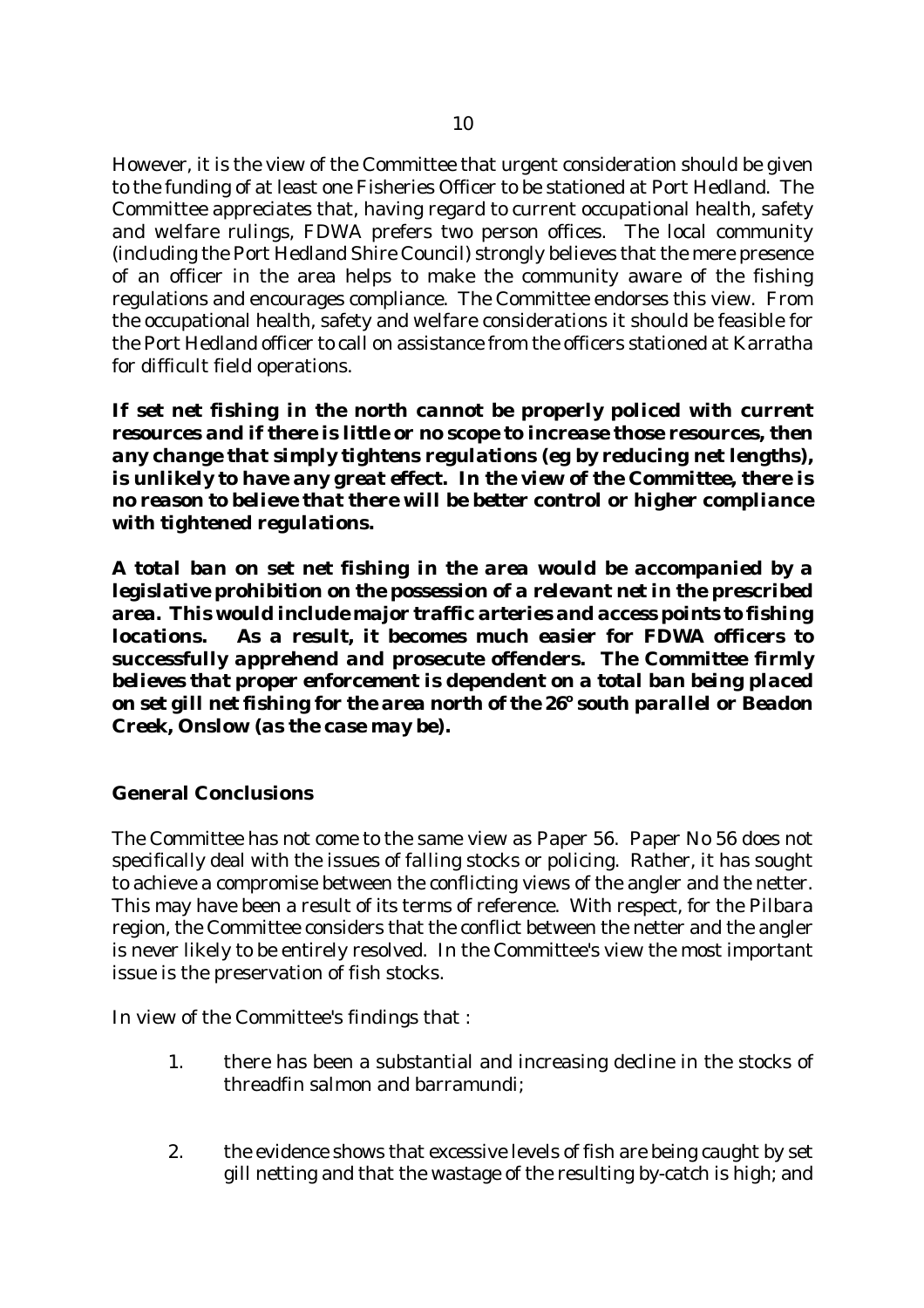3. it is extremely difficult in the region to control the problem without prohibition;

the Committee believes that it has no alternative but to recommend the total prohibition of set gill net fishing. It may well be, that if stocks do not improve following the imposition of a ban on netting, that further constraints will have to be placed on anglers. The most important and overriding consideration must be the protection of fish stocks for future generations.

Set recreational net fishing is banned in Queensland and the Northern Territory, areas which have similar conditions to those that prevail in the north of our State.

It seems to the Committee that recreational set net fishing will in time become a pursuit of the past. That is certainly the view of RFAC . The Committee strongly believes that the final step towards a total ban on recreational gill net fishing should be made sooner rather than later. If the Minister feels that such action is too drastic for the present then consideration should be given to a moratorium being placed on gill net fishing for a period of three years, with such a moratorium to commence at some future date, say from 1 July 1994. During the moratorium period, creel surveys and other relevant research should be undertaken to establish the effect that the ban has on fish stocks. A side benefit of such research would be that it may well assist in the making of future management decisions with respect to the entire State.

Suggestions have been made that the problem of diminishing stock levels can be solved by stricter regulations and better policing. The Committee doubts that such an approach would be successful. Given the vastness of the area, effective enforcement of restrictions would be extremely difficult without a major increase in resources. On the other hand, there is no doubt that the imposition of a total ban will have more effect. The Committee accepts that stocks of the prized species are under threat and so supports the alternative of imposing a total set gill netting ban.

Accordingly, the Committee is strongly opposed to the approach of attempting to solve the problem by increased regulation and policing.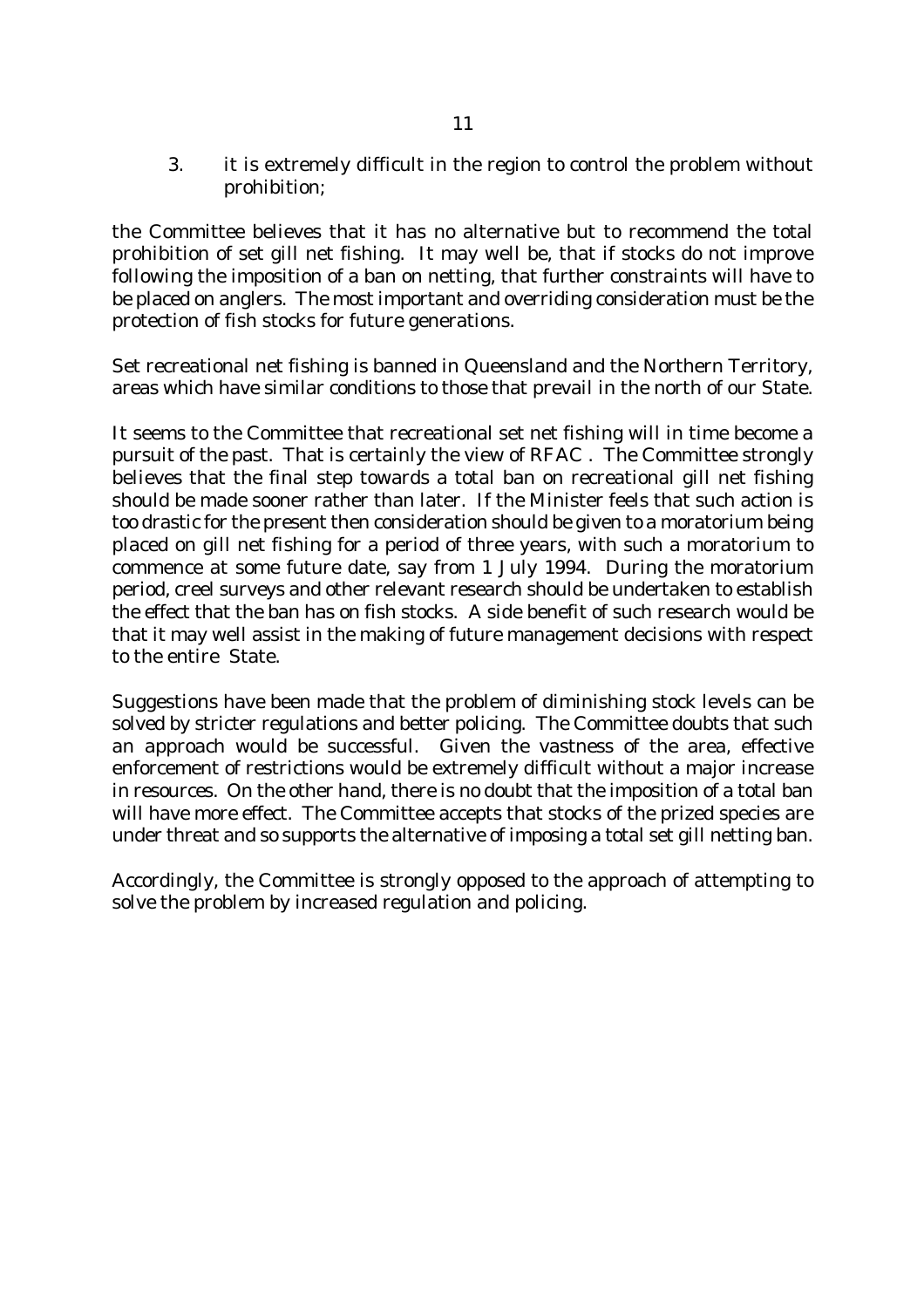#### **Some Final Comments**

Some incidental issues that are worthy of note were raised during the course of the Committee's inquiry. These are:

- 1. Angling for the prized specie of barramundi is successfully promoted in the Northern Territory as a tourist attraction. If fish stocks of threadfin salmon and barramundi are rejuvenated, there may be potential for tourist development in the Pilbara with its immense flow-on benefits.
- 2. FDWA is reluctant to reintroduce the use of honorary fishing wardens apparently because of past experiences. Difficulties arise with such wardens becoming over zealous. Further, because of their lack of training, they may not have the necessary skills to successfully prosecute offenders. Nevertheless, the Committee believes that consideration should be given to harnessing the vast number of volunteers who may well be prepared to assist FDWA officers in carrying out research and educational work. The pilot scheme for voluntary fisheries liaison officers which FDWA has recently commenced in the Metropolitan area may well prove the ideal vehicle for such operations throughout the State.
- 3. It has already been stated that concern was expressed to the Committee that the special license endorsements issued to professional fisherman in the area, entitle them to net fish throughout the year, including during the barramundi spawning season. Concern was also expressed that their activities cause harm in the turtle breeding areas.

There is some uncertainty as to both the timing and place of the barramundi spawning season. However, it is generally believed that spawning takes place during the months of November, December and January and that one of the main spawning grounds is the mouth of the De Grey River. The Committee notes the recommendation contained in Paper 56 at paragraph 5.2.8 that netting be prohibited north of the Ashburton River during the above months. The Committee considers that this ban should also apply to the above mentioned licensed professionals.

4. It seems that many active netters are senior citizens who have been netting for many years. The Committee sympathises with their situation. Unfortunately, however, the prime consideration must be the protection of a fragile and valuable resource. Many activities which were acceptable in years gone by are now the subject of regulations aimed at protecting resources. It is noted that many netters are also anglers. Accordingly, the alternative of angling remains open to them.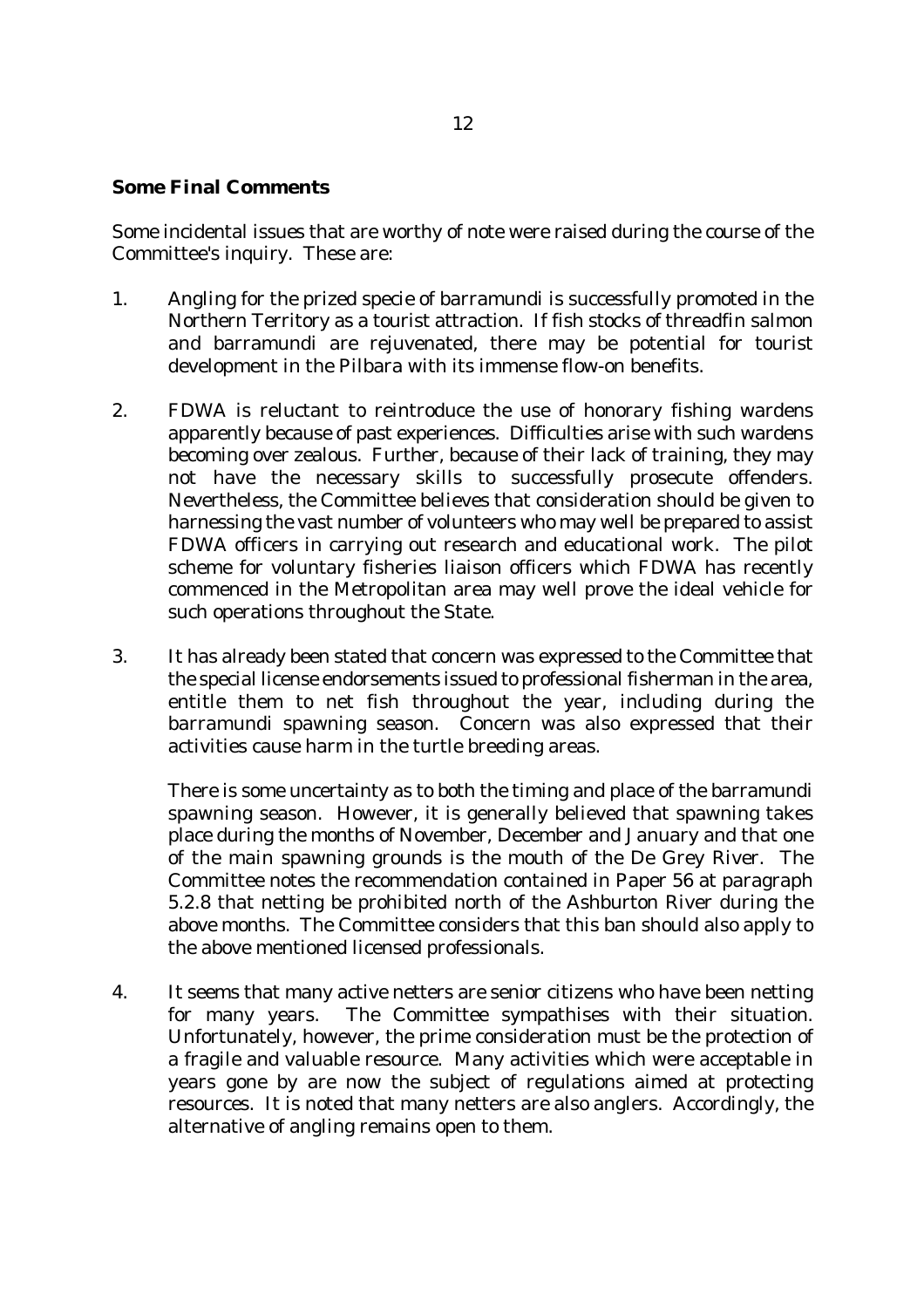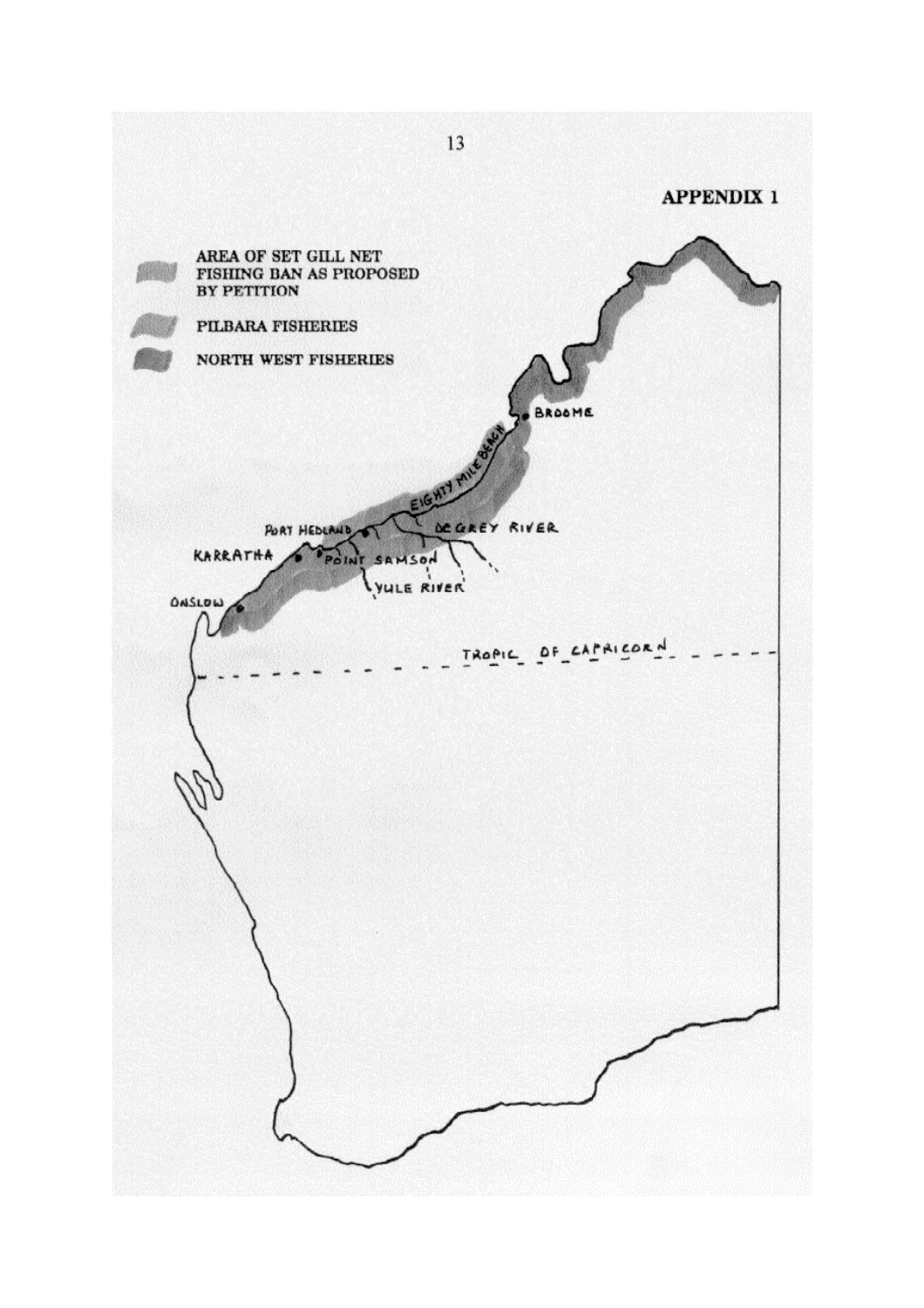### *PRESS ADVERTISEMENT:*

### **STANDING COMMITTEE TO VISIT PORT HEDLAND**

#### **Re Inquiry On Petition To Ban Recreational Net Fishing**

The Standing Committee on Constitutional Affairs and Statutes Revision of the Legislative Council is required to consider and report on petitions received by the Council.

The Committee has received a petition from certain residents of the Pilbara Region requesting that the Council give consideration to a request that a ban be placed on the use of fishing nets (other than prawn drag nets and throw nets) for recreational fishing between and including Point Samson and the Eighty Mile Beach.

The Committee, which is comprised of the following members:

Hon Murray Nixon - Chairman Hon Alannah MacTiernan Hon Barbara Scott

has decided to conduct an inquiry into the petition and for this purpose will visit Port Hedland on Tuesday, 12th October 1993.

### *A public Meeting will be held at the Port Hedland Town Hall at 5.00pm on Tuesday, 12th October 1993. All interested persons are invited to attend.*

The Committee welcomes written submissions on the petition. These submissions may be handed to the Committee personally during its forthcoming trip or forwarded by Thursday, 14th October 1993 to :

Mr J F Edwards Advisory/Research Officer Standing Committee on Constitutional Affairs And Statutes Revision Legislative Council Committee Office Parliament House Perth WA 6000

Telephone: (09) 222 7403 Fax: (09) 321 9470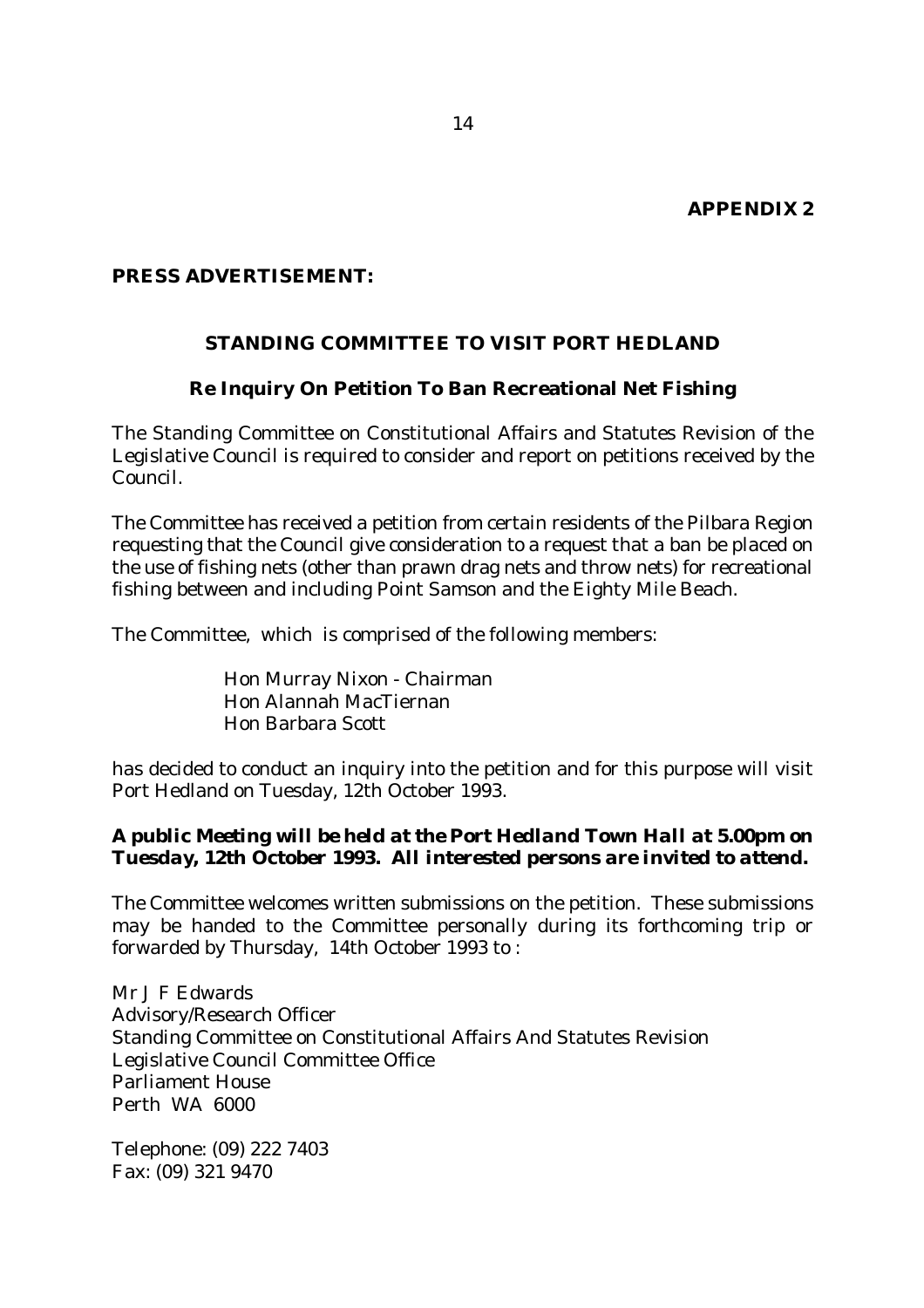# **A. CHAPPLE REPORT CONCLUSIONS**

- (1) Recommendations have consistently been for 8 fisheries officers for the North West, currently there are three, 2 at Karratha and 1 at Broome. It is not appropriate to expect these officers to oversee such a large area in safety without support.
	- Option One: Meet recommendations half way. Fisheries Department to place officer at Onslow, and transfer one officer from Karratha to Port Hedland.
- (2) Currently netting regulations are virtually impossible to police because of current legislation covering nature and permitted location of legal nets. $^2$ 
	- Option One: Introduce honorary wardens. The Fisheries Department is not in favour of such a move, as in the past these privileged positions have been abused.
	- Option Two: Close all Pilbara waters to recreational net fisherman and non regional professional net fisherman. The policing of this proposal is significantly easier as anyone found with gilled fish and nets, other than the current local licensed professional fisherman, are guilty as there would be no provision for their use. This would enable fisheries officers to monitor the access points to fishing spots rather than in some cases placing themselves at risk, by having to venture to remote locations to apprehend netters in the act of breaching current regulations.

### **B. SUMMARY OF WRITTEN SUBMISSIONS RECEIVED**

### **1. Senior resident of Port Hedland**

Submission is against a ban on net fishing. The writer maintains that "fish is for the table and not the trophy". With his wife, he nets legally a couple of times a year for a good "feed of fish". Suggests that rather than a total ban being placed on net fishing, regulations should be strictly enforced, legal net sizes should be reduced, minimum mesh sizes increased and stricter bag limits imposed (on both netter and angler).

<sup>&</sup>lt;sup>2</sup> This is understood to mean the type of gill net that can be used and the locations where they can be set.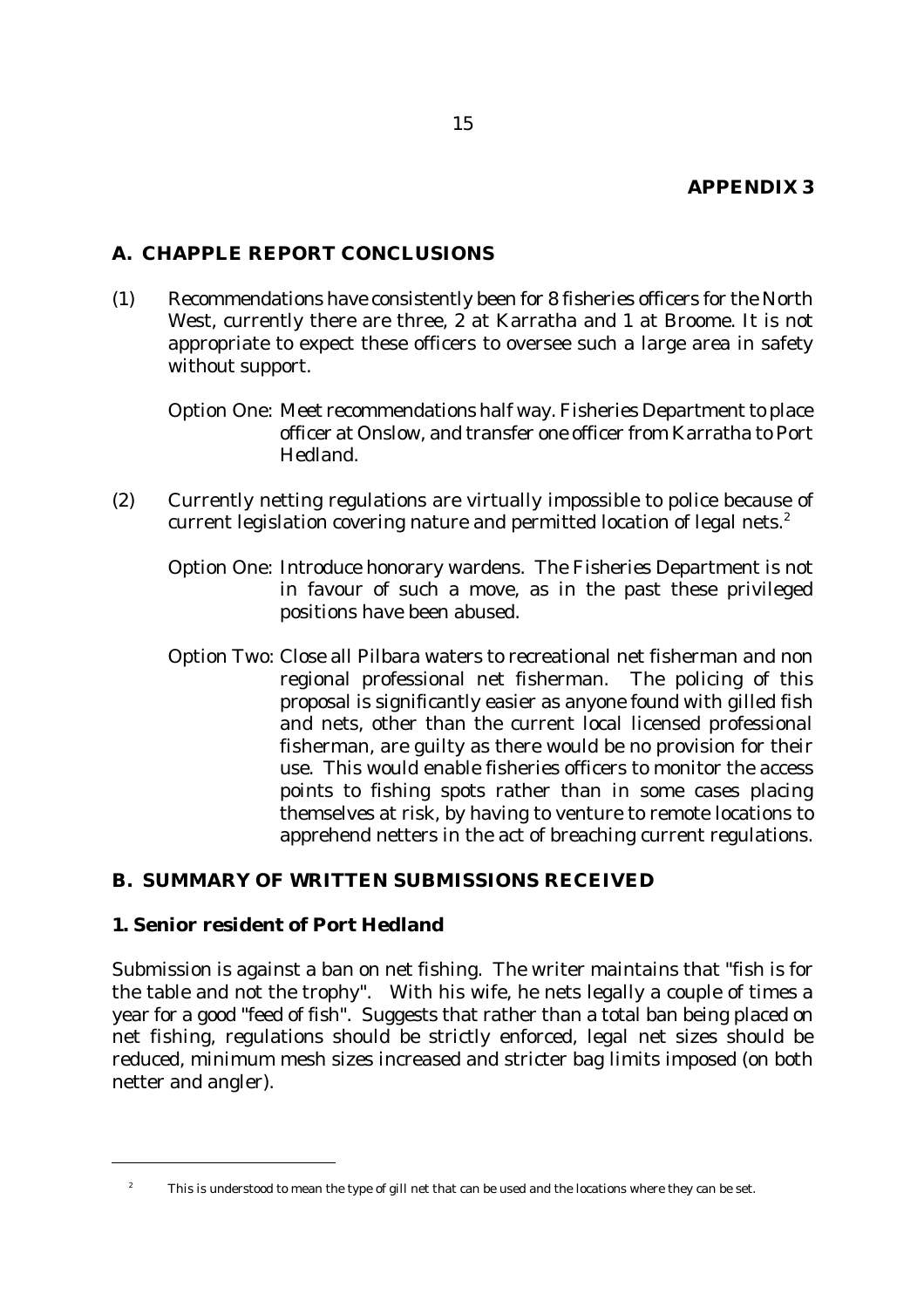### **2. South Hedland Resident**

Submission is against a ban. To improve fish stocks the Committee should recommend :-

- the placement of seasonal bans especially during spawning seasons;
- a decrease in permitted length of net to 30m to restrict catch and to facilitate attendance;
- the introduction of a minimum mesh size of 76mm;
- that nets should be attended at all times (*the Committee notes that this is a requirement of existing regulations*);
- one licensed net per person only (*again a current requirement*);
- maintain present regulations regarding creeks and rivers and extend them to include rivers north of the De Grey;
- Station Fisheries Officers at Cape Keraudren, Port Hedland and Eighty Mile Beach or introduce honorary fishing inspectors with limited powers;
- the enforcement of laws to their fullest extent as a deterrent to those who violate them.

The writer also suggests that a forum for discussion should be held in the mining centres adjacent to Port Hedland because it is the netters from these areas that will be affected by a ban. He also submits that netting is the only way that some people can fish because shift work and tidal movements restricts the times during which they can fish. Lack of ownership of a four wheel drive is also a restriction.

# **3. South Hedland Resident**

Submission calls for the banning of net fishing.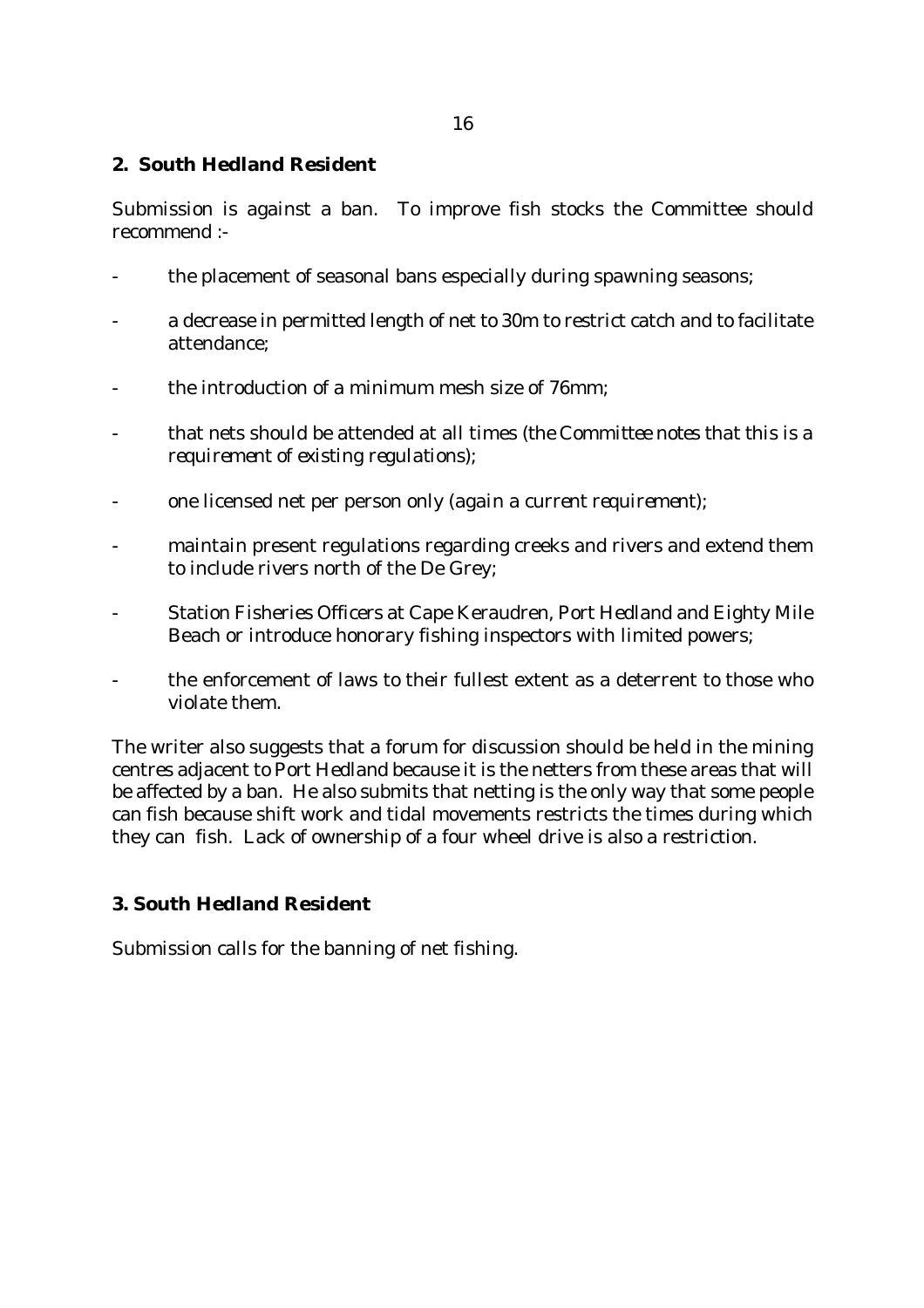# **4. South Hedland Resident**

Resident of thirteen years who net fishes. Opposes the imposition of a total ban though supports existing regulations. Suggests that the following changes should be made to ensure future fish stocks :-

- Increase the minimum mesh size to four inches:
- Complete ban on netting in creeks (*an existing regulation*);
- greater Fisheries Department presence and the appointment of honorary fishing inspectors; increase licence fees to pay for additional officers;
- Better control of tourists who use unlicensed nets and take undersized fish.

### **5. Port Hedland Game Fishing Club**

The club suggests that :

- Immediate five year moratorium ban be placed on all gill netting in the Pilbara followed by the implementation of a research program to establish fish stock levels;
- Immediate reinstalment of a Fisheries Officer to Port Hedland:
- A ban on the sale of gill nets in the Pilbara.

### **6. The Principal Petitioner**

Came to Port Hedland as a keen angler. Fishing was excellent and threadfin salmon easily caught.

Introduced to netting and soon found that, although a tremendously effective means of fishing, there is no control of species taken or numbers caught and that by the time the net was accessible (because of tidal fluctuations) release of excess catch, undersized fish and banned species was impossible as they were usually dead. The catches included turtles, swordfish, juvenile mangrove jack, and on one occasion, 380 threadfin salmon between four people.

# **7. South Hedland Resident**

Recently visited Six Mile Creek and witnessed people using set gill nets to completely block off creeks. When they left, the banks were dotted with unwanted fish and carcasses. The star pickets used to fix the nets were left there.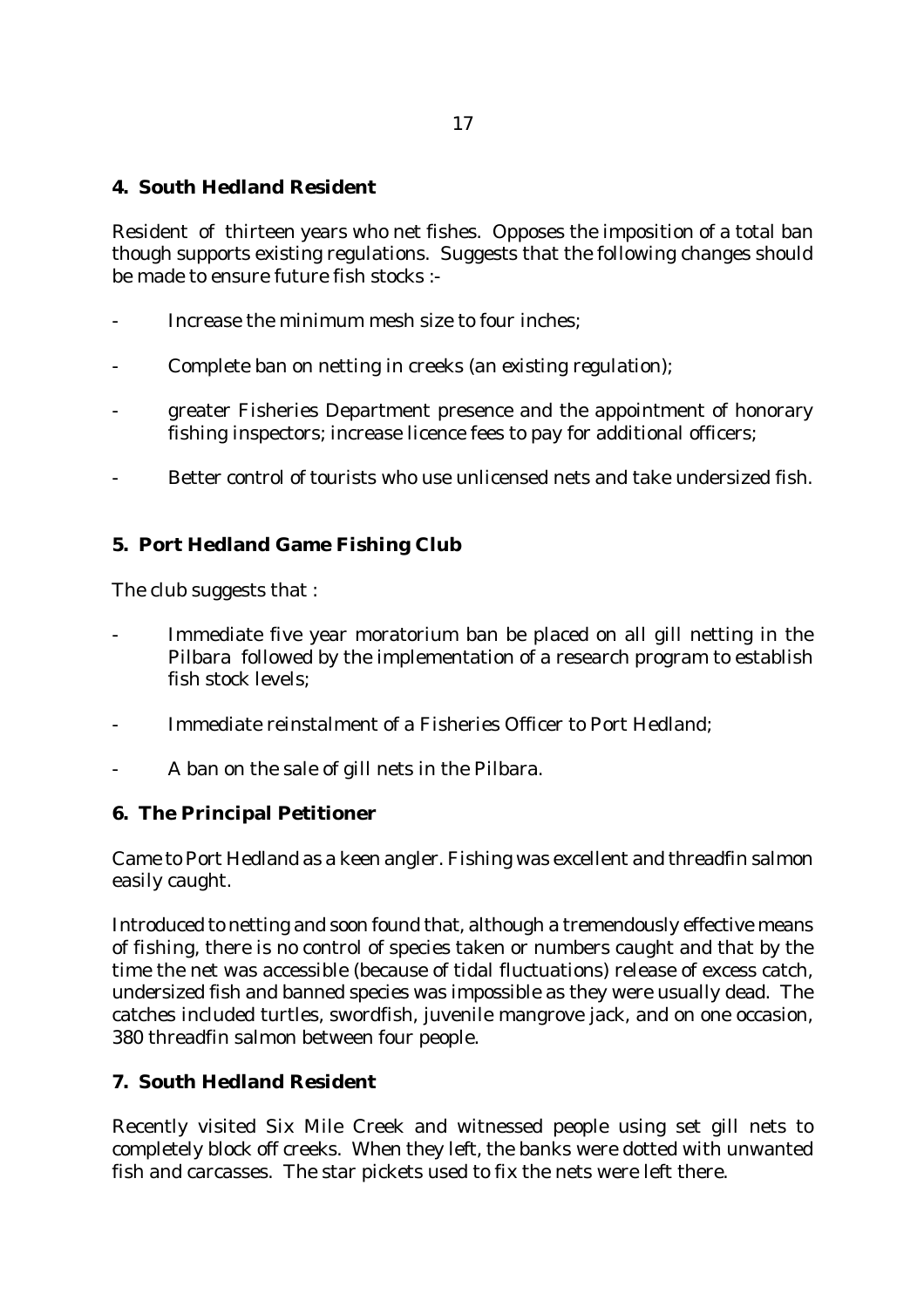### **8. South Hedland Resident**

Specifically opposed to professional fishermen being entitled to net fish during the barramundi spawning season. Recommends a ban be placed on netting during the spawning season and the issue of licenses be restricted.

### **9. and 10. South Hedland Residents**

Two separate submission in precisely the same terms as submission 7.

### **11. Kardinya Residents (married couple)**

On a recent trip to Eighty Mile Beach were amazed and disappointed to see the number of set gill nets being used on the beach. Nets were left there permanently with fish taken daily. Numerous sharks were left on the beach to rot, bag limits were ignored and star pickets dotted the "beach to the Horizon."

### **12. Holland Park, Queensland Residents (married couple)**

Submission in precisely the same terms as submission 11.

\*\*

\*\* **It should be noted that the majority of the submissions received by the Committee were made orally at the Port Hedland public meeting. Such submissions were overwhelming in support of the petition. A representative of a local Aboriginal community indicated that his community also supported the petition.**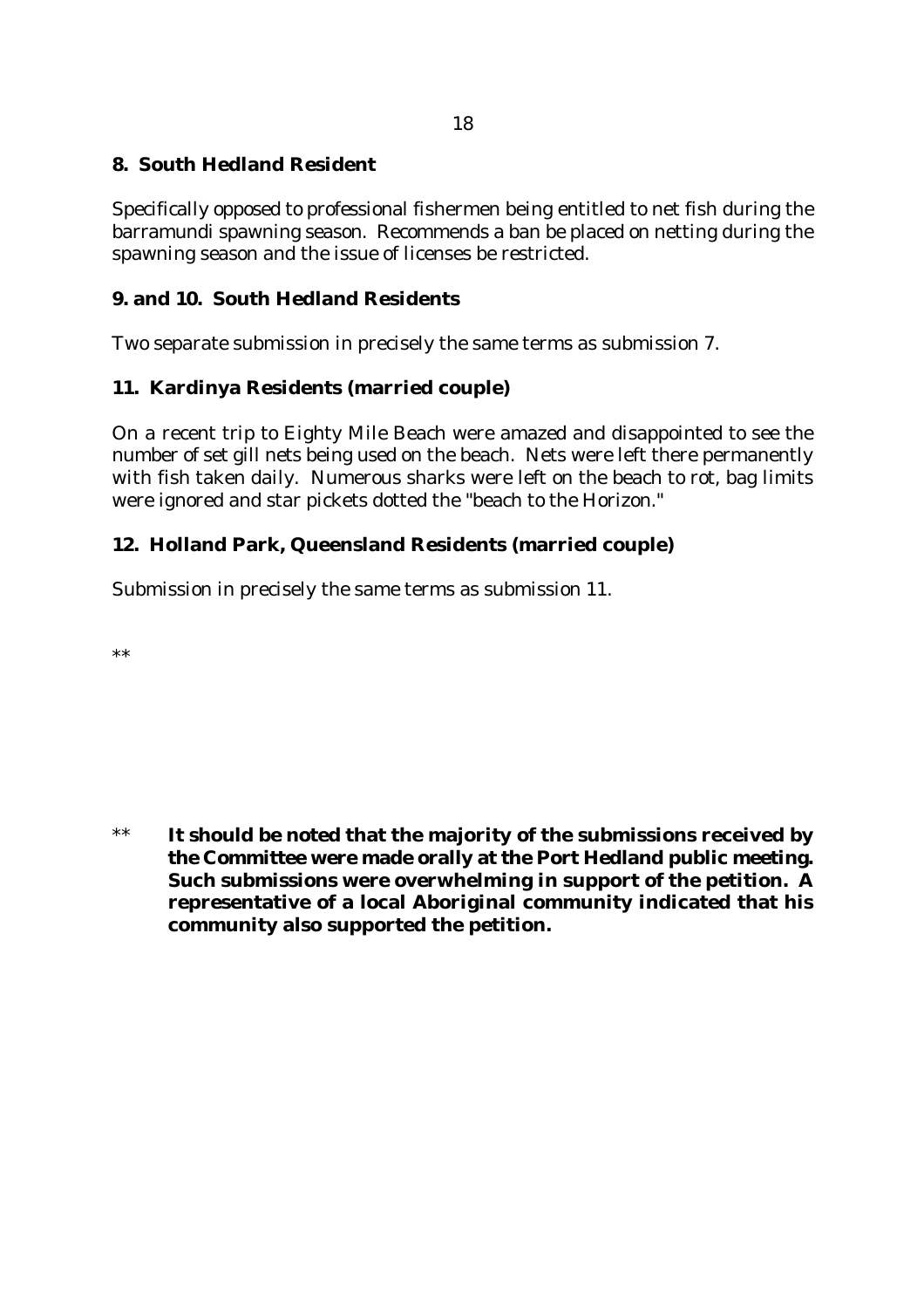### **APPENDIX 4**

#### **DOCUMENTS SUBMITTED BY FISHERIES DEPARTMENT OF WA**

- 1. Draft proposals of Recreational Gill Netting Committee.
- 2. Draft Agenda of first meeting of Recreational Gill Netting Committee and notes for discussion.
- 3. Copy of letter dated 5 October 1993 from Mr P J Johnson, Senior Fisheries Officer, Karratha outlining his recommendations for prescribed netting areas in the Pilbara.
- 4. *Fisheries Management Paper No 56*.
- 5. FDWA publications entitled "*Net Fishing and Closed Waters in Western Australia*" and "*Ningaloo Marine Park Fishing Guide*".
- 6. "*Recreational fishing in Australia A draft national policy for public discussion*" issued by the "National Recreational Fisheries Working Group in December 1992.
- 7. Letter from the Honourable Monty House MLA, Minister for Fisheries in response to the Committee's invitation for comment on the petition.
- 8 Copy of relevant fishing boat license showing details of the special endorsement for professional fishermen entitled to operate in WA waters between the De Grey and Yule Rivers.